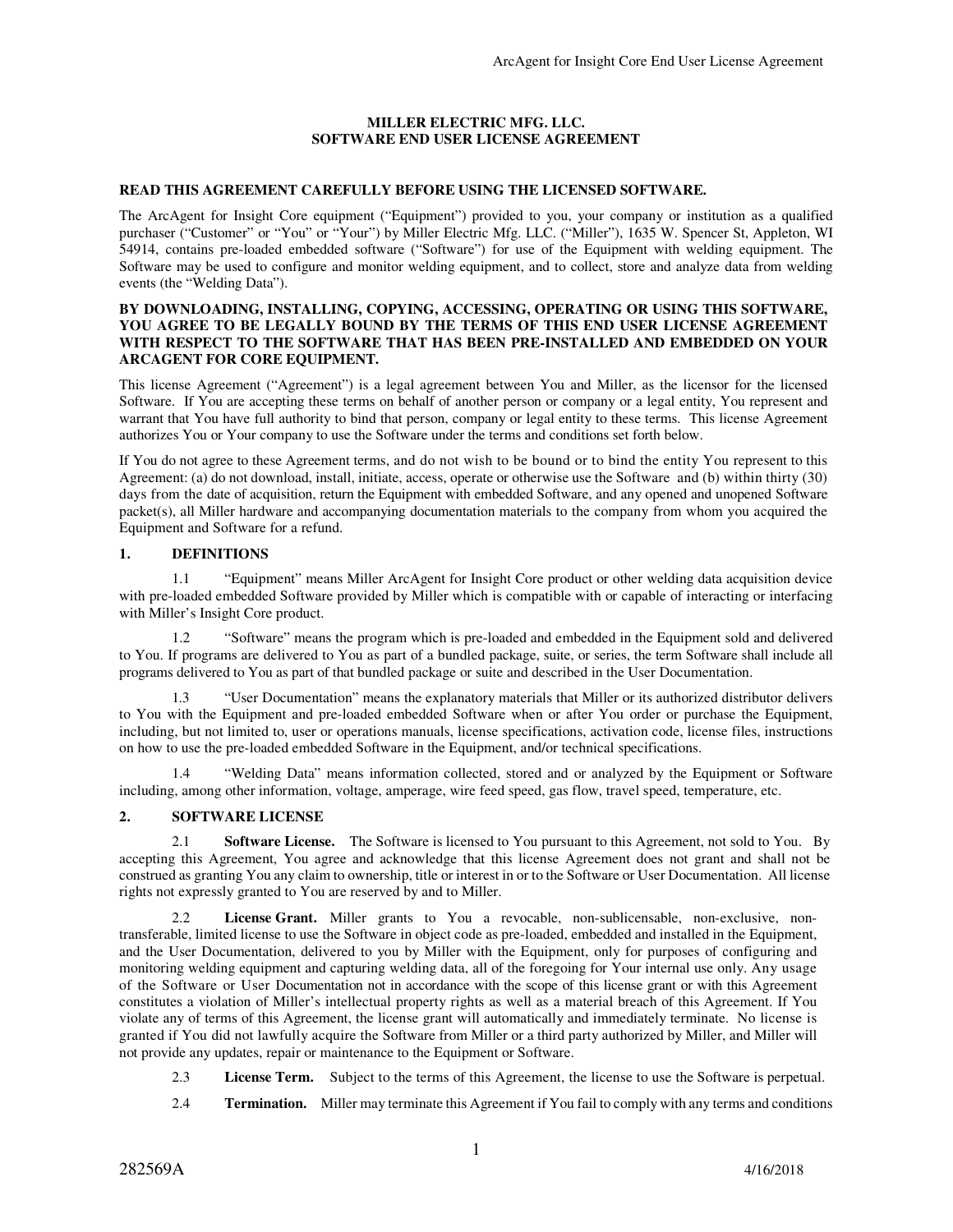of this Agreement. Upon termination of the license Agreement, You must immediately cease all use of the Software.

## **3. PERMITTED AND PROHIBITED ACTIONS**

3.1 **User Documentation Copies.** For Your internal business needs, You are permitted to make partial copies of the User Documentation needed for Your licensed use of the Software. You are not authorized to make complete copies of the User Documentation without prior written approval from Miller.

3.2 **Prohibited Actions.** Miller does not permit any of the following actions, directly or indirectly, and You agree that You will not carry out or facilitate the following prohibited actions:

3.2.1 **Use.** You shall not, and shall not permit any third party to copy, install, access, update, upgrade or otherwise use the Software or User Documentation.

3.2.2 **Reverse Engineering.** You shall not, and shall not permit any third party to, reverse engineer,

decompile, decode or disassemble or otherwise attempt to discern the source code of the Software.

3.2.3 **Transfers.** You shall not distribute, rent, loan, lease, sell, assign, sublicense, disclose or otherwise transfer any portion of the Software to any other third party without prior written consent of Miller.

3.2.4 **Third Party Computers.** You shall not, and shall not permit any third party to facilitate or allow installation and use of the Software on any computer or device owned or controlled by a third party.

3.2.5 **Notices.** You shall not remove, relocate, alter or obscure any notices, labels, markings, attribution, trademark, copyright, or other proprietary or restrictive marking or legend from or on the Software or related documentation or any copies thereof.

3.2.6 **Modifications.** You shall not modify, translate, adapt, arrange, update, or create derivative works based on the Software or User Documentation for any purpose.

**4. INTELLECTUAL PROPERTY RIGHTS AND OWNERSHIP.** Miller and its licensors retain all rights, title to and ownership to all patents, copyrights, trademarks, trade secrets, and other intellectual property rights relating to or arising under the Software, User Documentation or Equipment. The structure, organization, and code of the Software includes, without limitation, confidential and proprietary information and trade secrets of Miller and its licensors. You agree to use Your best efforts and take all appropriate steps to protect such confidential information and trade secrets from unauthorized use, modification, reproduction, publication, disclosure or distribution. Miller's name and logos, and all related names, logos, and service names contained in the Software, User Documentation or on the Equipment are trademarks of Miller, its affiliates, licensors, suppliers, distributors and/or contractors unless otherwise specified in writing. You may not use such marks without Miller's prior written permission.

**5. WELDING DATA.** Miller recognizes that You own the Customer Welding Data that is generated, produced or outputted by the Equipment or Software. At Your option and upon a separate written agreement with Miller, You may provide copies of Customer Welding Data or permit Miller to directly or remotely access, retrieve, store, use, modify or analyze the Welding Data where You desire Miller to conduct service, analytics, trouble shooting, bug-fixes, security patch installation, etc. on the Welding Data or to the Software. Miller shall not distribute, transfer, or otherwise share or disclose Your Welding Data with any third party without your written approval.

### **6. OPEN SOURCE LICENSE NOTICE**

The Software may contain software from the open source community that must be licensed under a respective open source software license having terms applicable to such open source software. The open source software and copies of corresponding open source licenses are identified and referenced in the Software materials provided to You by Miller and can be found online at https://www.millerwelds.com/arcagentsoftware. Open source software is not subject to the terms and conditions of this Agreement. Instead, each item of open source software is licensed under the terms of a corresponding open source license. Nothing in this Agreement limits your rights under, or grants you rights that supersede, the terms of any an applicable open source software license. Where there is a conflict between any term of this Agreement and any term of an applicable open source software license, the terms of the open source software license shall control and supersede the terms of this Agreement.

# **7. LIMITED WARRANTY, REMEDY AND DISCLAIMER**

 7.1 **Limited Warranty**. Miller agrees to abide by any written warranty terms, conditions and obligations set out in a commercial services or support agreement agreed to between You and Miller relating to ArcAgent for Core.

 7.2 **Disclaimer.** EXCEPT FOR THE EXPRESS WARRANTY PROVIDED IN SECTION 7.1, MILLER MAKES NO WARRANTIES, EXPRESS OR IMPLIED WITH RESPECT TO THE EQUIPMENT OR SOFTWARE, AND SPECIFICALLY DISCLAIMS ANY WARRANTY INCLUDING, WITHOUT LIMITATION, THE IMPLIED WARRANTIES OF MERCHANTABILITY, FITNESS FOR A PARTICULAR PURPOSE, NONINFRINGEMENT,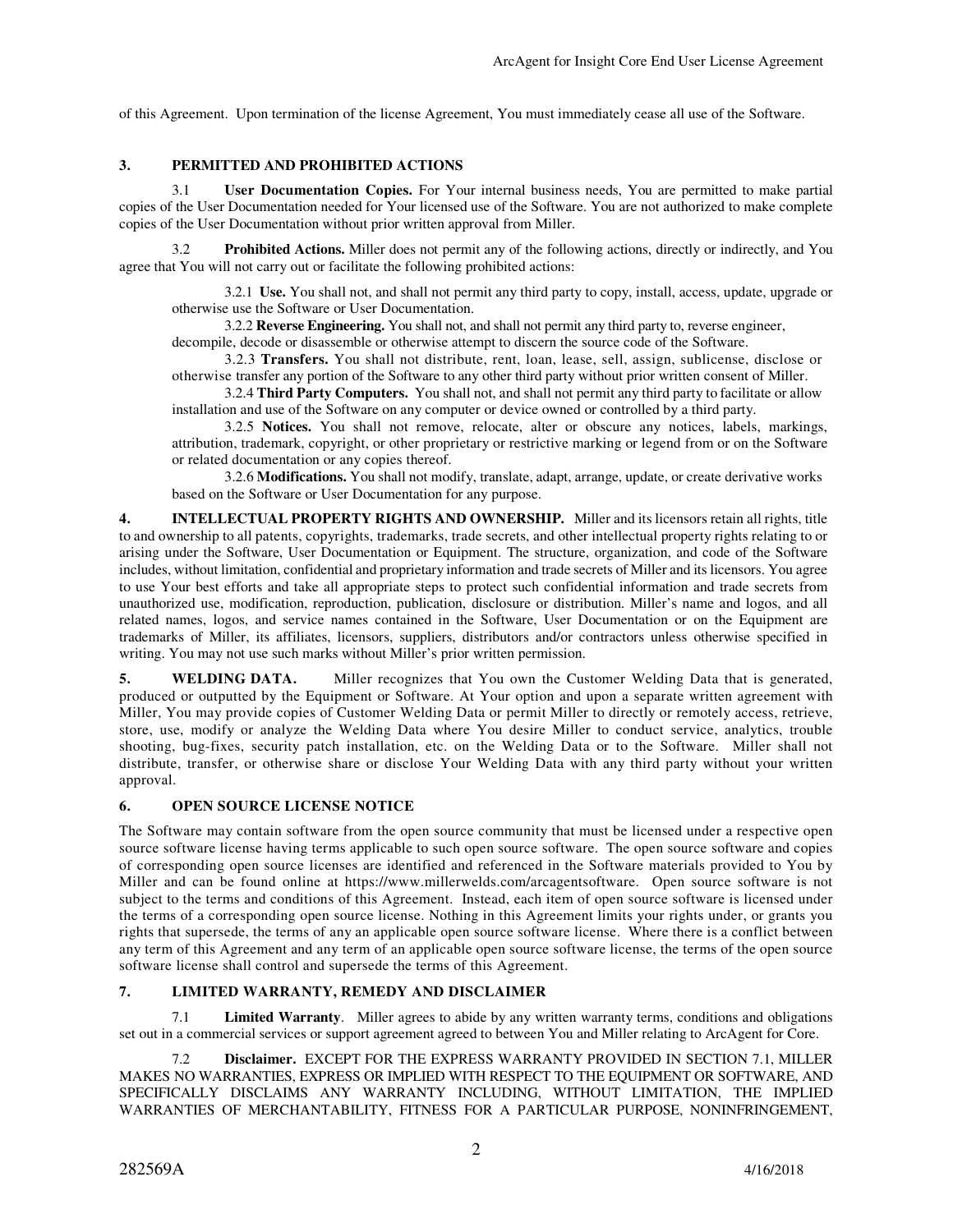LACK OF VIRUSES, ACCURACY OR COMPLETENESS OF RESPONSES, RESULTS AND LACK OF NEGLIGENCE. WITHOUT LIMITING THE FOREGOING, MILLER DOES NOT WARRANT THAT THE OPERATION OF THE MILLER MATERIALS OR SOFTWARE WILL BE UNINTERRUPTED OR ERROR FREE. EXCEPT FOR THE WARRANTY OF SECTION 7, THE ENTIRE RISK ARISING OUT OF USE OR PERFORMANCE OF THE EQUIPMENT OR SOFTWARE OR ANY SUPPORT SERVICES REMAINS WITH YOU.

## **8. EXCLUSON OF CERTAIN DAMAGES AND LIMITATION OF LIABILITY**

8.1. **EXCLUSION OF DAMAGES.** TO THE MAXIMUM EXTENT PERMITTED BY APPLICABLE LAW, IN NO EVENT SHALL MILLER OR ITS SUPPLIERS BE LIEABLE FOR INCIDENTAL, SPECIAL, INDIRECT, OR CONSEQUENTIAL DAMAGES WHATSOEVER (INCLUDING, BUT NOT LIMITED TO, DAMAGES FOR LOSS OF PROFITS, FOR BUSINESS INTERRUPTION, FOR PERSONAL INJURY, FOR LOSS OF PRIVACY, FOR FAILURE TO MEET ANY DUTY INCLUDING OF GOOD FAITH OR OF REASONABLE CARE, FOR NEGLIGENCE, AND FOR ANY OTHER PECUNIARY OR OTHER LOSS WHATSOEVER) ARISING OUT OF OR IN ANY WAY RELATED TO THE USE OF OR INABILITY TO USE THE EQUIPMENT OR SOFTWARE, THE PROVISION OF OR FAILURE TO PROVIDE SUPPORT SERVICES, OR OTHERWISE UNDER OR IN CONNECTION WITH ANY PROVISION OF THIS AGREEEMENT, EVEN IN THE EVENT OF THE FAULT, TORT (INCLUDING NEGLIGENCE), STRICT LIABILITY, BREACH OF CONTRACT OR BREACH OF WARRANTY OF MILLER OR ANY SUPPLIER, AND EVEN IF MILLER OR ANY SUPPLIER HAS BEEN ADVISED OF THE POSSIBILITY OF SUCH DAMAGES.

8.2 **LIMITATION OF LIABILITY AND REMEDIES.** NOTWITHSTANDING ANY DAMAGES THAT YOU MIGHT INCUR FOR ANY REASON WHATSOEVER (INCLUDING, WITHOUT LIMITATION, ALL DAMAGES REFERENCED ABOVE AND ALL DIRECT OR GENERAL DAMAGES), THE ENTIRE LIABILITY OF MILLER AND ANY OF ITS SUPPLIERS UNDER ANY PROVISION OF THIS AGREEMENT AND YOUR EXCLUSIVE REMEDY FOR ALL OF THE FOREGOING SHALL BE LIMITED TO THE GREATER OF THE AMOUNT ACTUALLY PAID BY YOU FOR THE SOFTWARE OR U.S. \$10.00. THE FOREGOING LIMITATIONS, EXCLUSIONS AND DISCLAIMERS SHALL APPLY TO THE MAXIMUM EXTENT PERMITTED BY APPLICABLE LAW, EVEN IF MILLER HAS BEEN ADVISED OF THE POSSIBILITY OF SUCH DAMAGES AND EVEN IF ANY REMEDY FAILS ITS ESSENTIAL PURPOSE.

**9. U.S. GOVERNMENT RESTRICTED RIGHTS.** All Software provided to the U.S. Government pursuant to solicitations issued on or after December 1, 1995 is provided with the commercial license rights and restrictions described in this section and elsewhere in this Agreement. All Software provided to the U.S. Government pursuant to solicitations issued prior to December 1, 1995 is provided with "Restricted Rights" as provided for in FAR, 48 CFR 52.227-14 (JUNE 1987) or DFAR, 48 CFR 252.227-7013 (OCT 1988), as applicable. If a government agency has a need for rights not granted under these terms, it must negotiate with Miller to determine if there are acceptable terms for granting those rights, and a mutually acceptable written addendum specifically granting those rights must be included in any applicable agreement.

**10. EXPORT RESTRICTIONS.** You acknowledge that the Equipment and Software is subject to U.S. export jurisdiction and controls. You agree to comply with all applicable international and national laws that apply to the Equipment or Software, including U.S. Export Administration Regulations, as well as end-user, end-use and country destination restrictions issued by U.S. and other governments. You shall not permit the import, re-import, export or reexport of the Equipment or Software by any person or entity (including without limitation any affiliate), nor permit access to or use of the Equipment or Software by any person or entity (including without limitation any affiliate) or in any location, in violation of any applicable export law, order, sanction or regulation, or any U.S. or U.N. embargo, nor take or permit any such action for which an export license or other governmental approval is required. In addition, the Equipment or Software may not be sold, leased or otherwise transferred to, or utilized by, an end-user engaged in activities related to weapons of mass destruction, including but not necessarily limited to, activities related to the design, development, production or use of nuclear materials, nuclear facilities, or nuclear weapons, missiles or support of missile projects, or chemical or biological weapons. By using Equipment or Software You are certifying that You are not a national of Syria, Cuba, Iran, North Korea or any country Embargoed and Sanctioned by the United States and that You are not a person on the Table of Denial Orders, the Entity List, or the List of Specially Designated Nationals or other applicable government watch or denial list.

#### **11. GENERAL**

 11.1 **No Assignment; Insolvency.** You shall not assign this Agreement or any rights hereunder, and any purported assignment by You shall be void and grounds for termination of this License Agreement. The Agreement and the license granted hereunder shall immediately terminate without further notice or action by Miller if You become bankrupt or insolvent, make an arrangement with Your creditors, or go into liquidation.

 11.2 **Choice of Law.** This Agreement and any disputes arising out of or in connection with this Agreement shall be governed by the laws of the State of Wisconsin, U.S.A., without reference to conflict-of-laws principles and